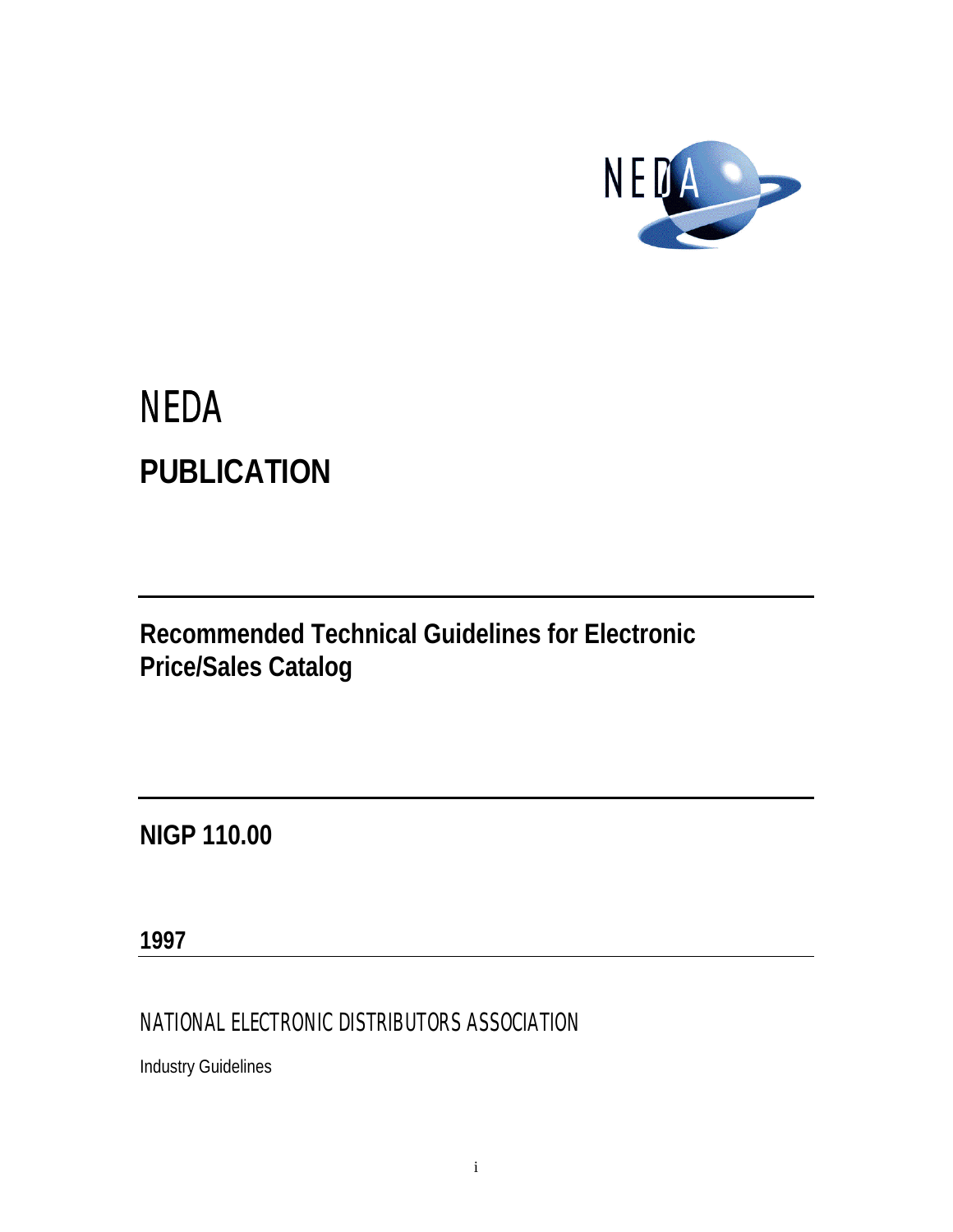### **NOTICE**

The NEDA Electronic Price/Sales Catalog Guideline contains material that has been prepared, progressively reviewed, and approved through various NEDA sponsored industry task forces, comprised of NEDA member distributors and manufacturers, and subsequently reviewed and approved by the NEDA Board of Directors.

NEDA Electronic Price/Sales Catalog Guideline is designed to serve the public interest, including electronic component distributors, manufacturer-suppliers, and end customers. The objective of these guidelines is to heighten educational awareness and to promote standardized practices to safeguard the business interaction processes for all concerned companies. Existence of such guidelines shall not in any way preclude any member or non-member of NEDA from selling or manufacturing products not in conformance to such guidelines, nor shall the existence of such guidelines preclude their voluntary use by those other than NEDA members, whether the guideline is to be used either domestically or internationally.

NEDA does not assume any liability or obligation whatsoever to parties adopting the NEDA Electronic Price/Sales Catalog Guideline.

Inquiries, comments, and suggestions relative to the content of this NEDA Electronic Price/Sales Catalog Guideline should be addressed to NEDA headquarters.

*Published by*



National Electronic Distributors Association 1111 Alderman Drive, Suite 400 Alpharetta, GA 30005 (678) 393-9990

*Copyright 1997 Printed in U.S.A.*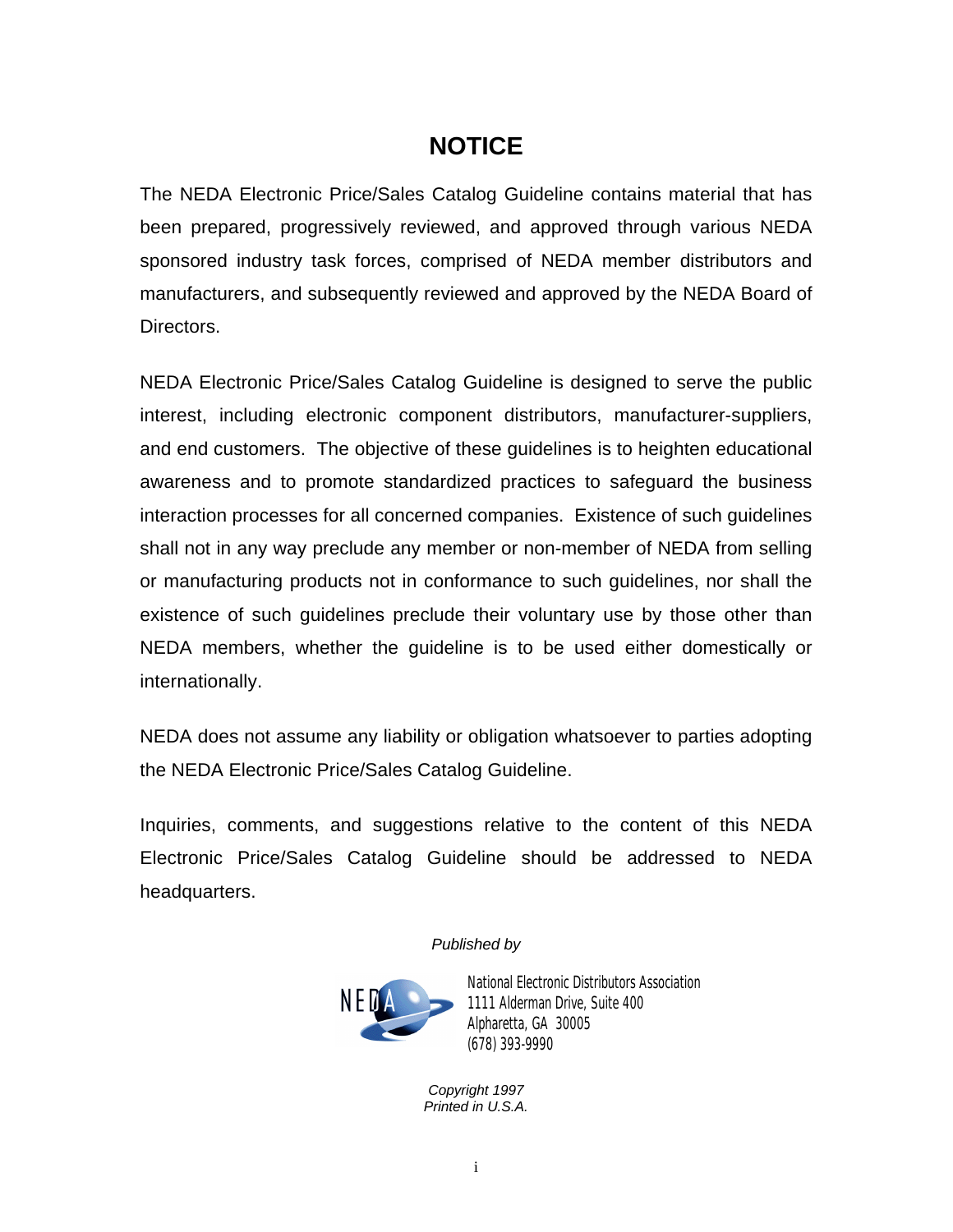*All rights reserved*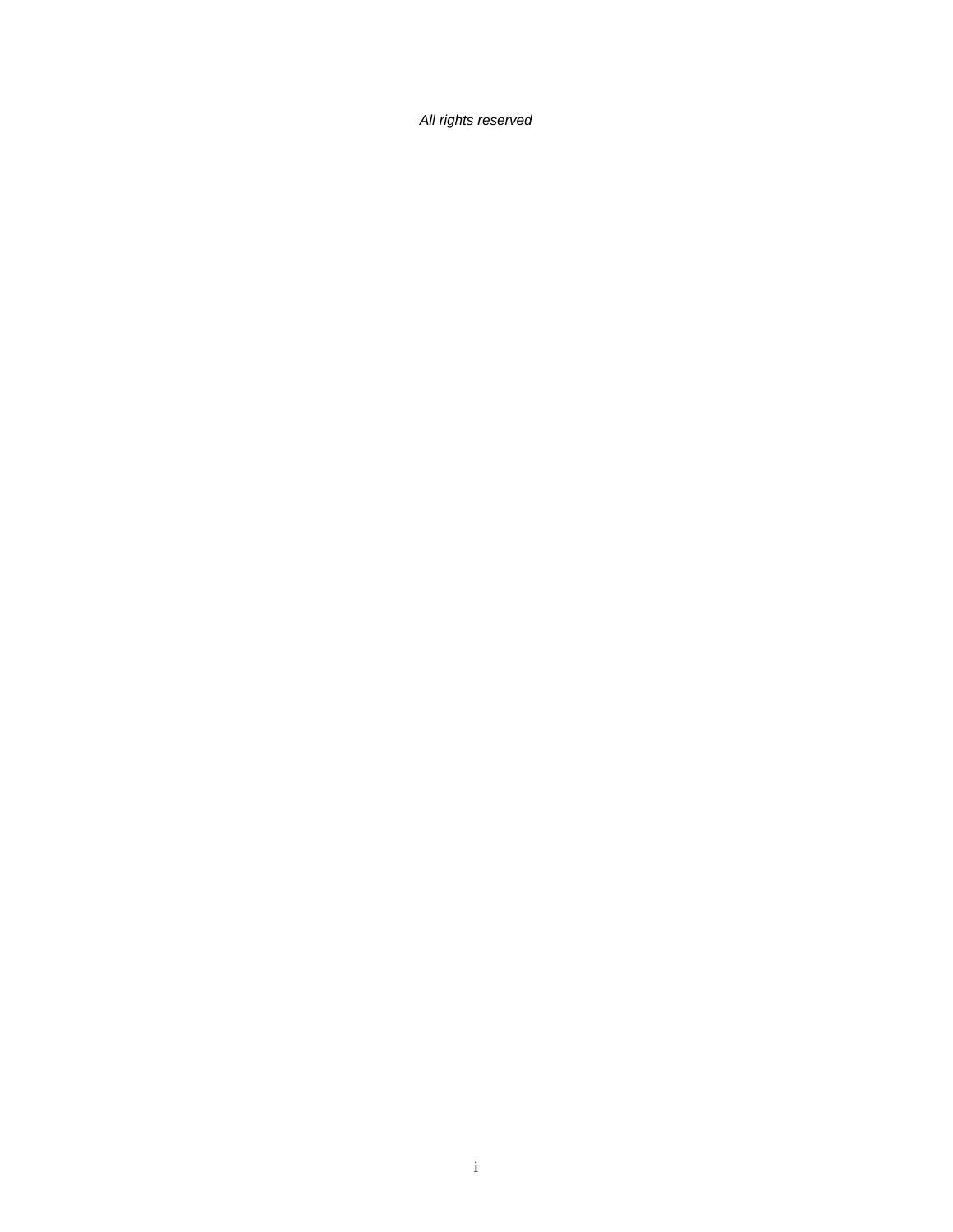### **RECOMMENDED GUIDELINES FOR THE ELECTRONIC PRICE/SALES CATALOG**

Developed by a task force of distributors and manufacturers, the electronic price/sales catalog addresses the electronic distribution community's need for a standardized methodology of advising the distributor of the manufacturer's available product information. This guideline provides an alternative to the EDI 832 Price Catalog transaction and is intended to serve companies that are not EDI capable. If both trading partners are EDI capable, use of the ANSI X.12 transaction is recommended by NEDA.

This technical guideline is inclusive of every data element that is potentially required by trading partners. When implementing the guideline, it should not be interpreted that all fields are required to be completed. Trading partners should concur as to which fields are to be included in the file at the time they develop their distributor/manufacturer agreements.

The electronic price/sales catalog guideline is based on three main principles: the standardization of reporting formats, medium, and transmission. Format and medium specifications can vary from organization to organization, requiring the manufacturer to customize formats. Trading partners should agree upon the specific information required in their agreement. Fields agreed to be unnecessary should be left blank and optional fields may be added. Using a common layout, distributors should receive information from manufacturers in a single, comprehensive electronic format. Distributors should no longer be required to sort, or compile different formats or medium for pricing information. Transfer of data should be made via diskette, tape, modem or other electronic transmission, in the same data formats.

Adoption of the ANSI X.12 832 or NEDA Electronic Price/Sales Catalog Guideline will increase both the efficiency and accuracy of the supplied data and help to protect the confidentiality of the information.

1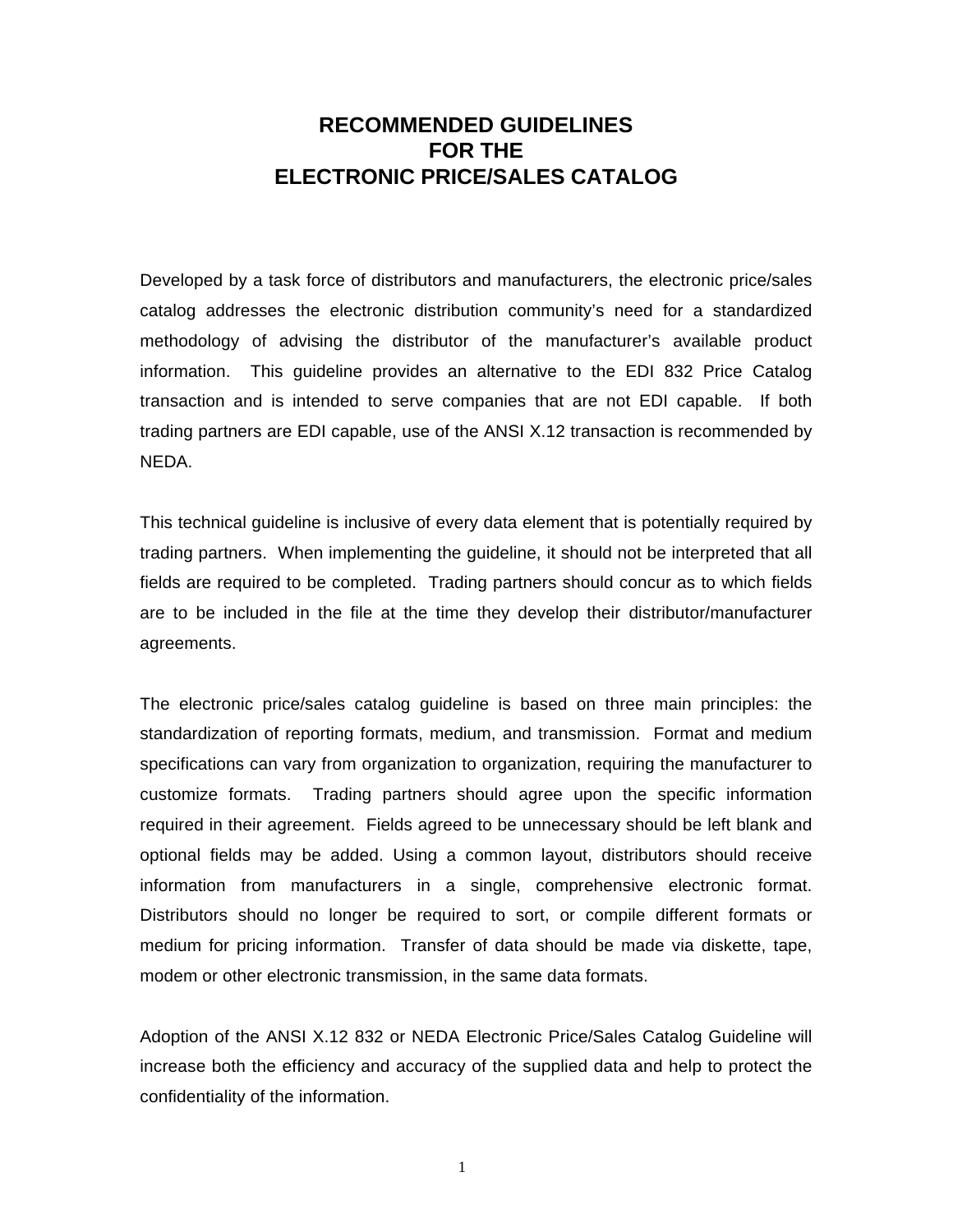#### HOW STANDARDIZATION COULD SAVE TIME AND MONEY AND BENEFIT ALL

The streamlining of the Electronic Price/Sales Catalog process through the computerized standardization of the guideline format can save time for both manufacturers and distributors. If a single format can be adopted by all partners, manufacturers could prepare all pricing information uniformly. Distributors could sort the data automatically and retrieve the data more promptly. Distributors would not have to re-key data from the various formats for their own use.

#### **Current Process**



#### **Proposed Process**



Here is a sample of the possible cost savings/justifying efforts derived for both manufacturers and distributors in developing this guideline:

| <b>MANUFACTURERS</b>                         | <b>DISTRIBUTORS</b>             |
|----------------------------------------------|---------------------------------|
| Elimination of time to pick $&$ develop      | Reduction in time to decode     |
| a proprietary data format                    | proprietary formats from each   |
|                                              | supplier                        |
| Reduction of time to sell and explain format | Reduction in time to validate   |
| to distributors                              | format mixes with distributors' |
|                                              | database                        |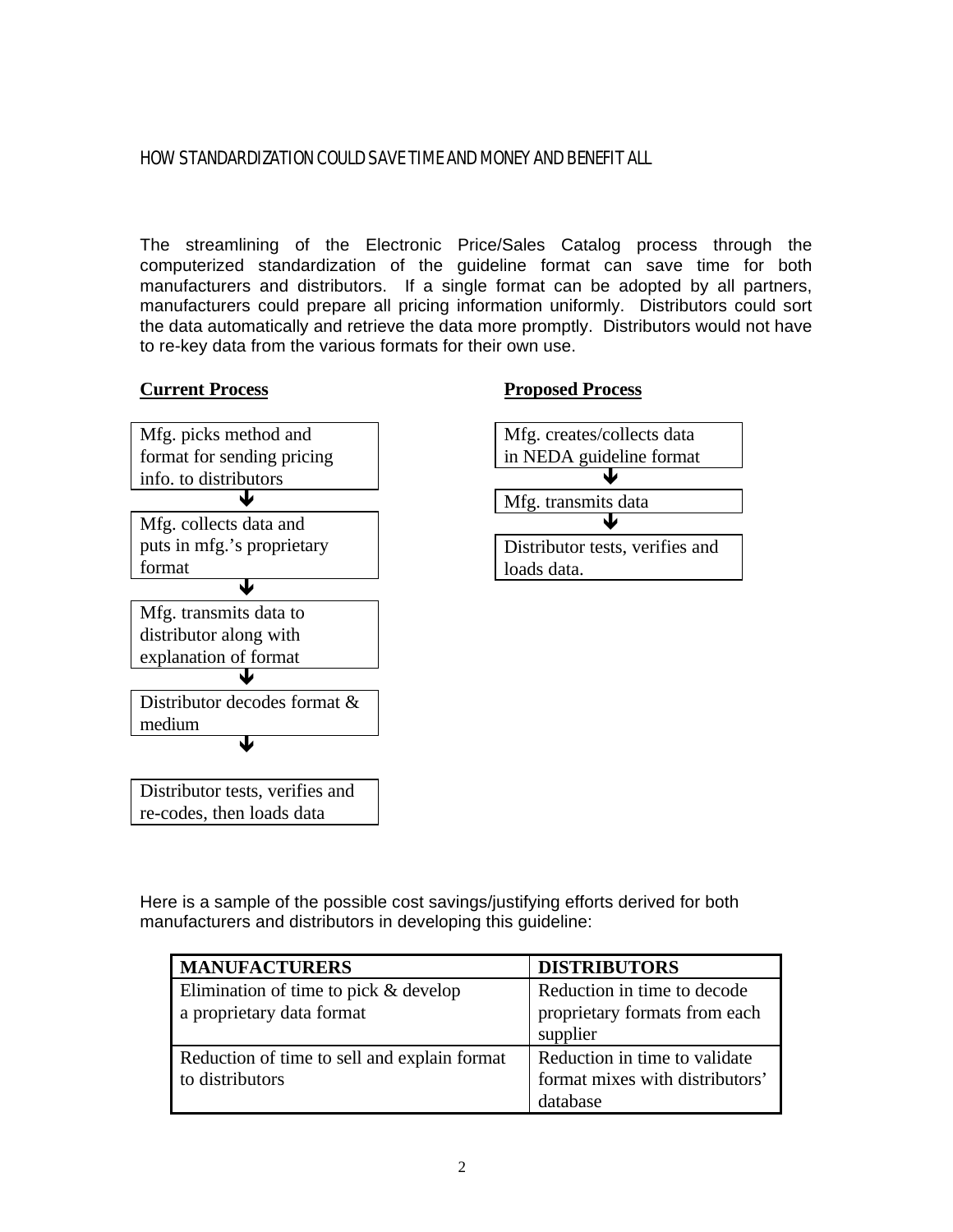| Reduction in processing errors | Savings from reduced pricing |
|--------------------------------|------------------------------|
|                                | errors                       |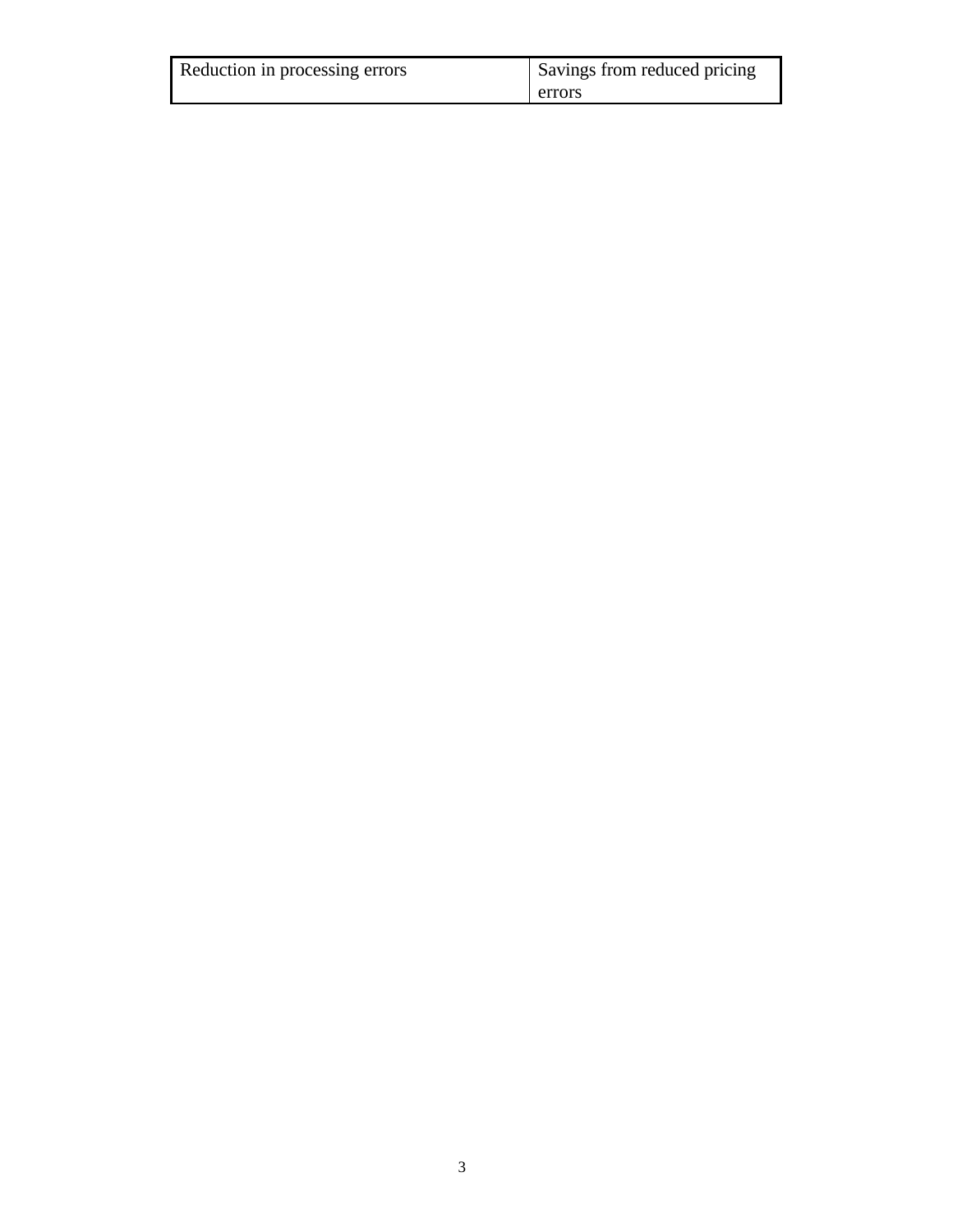### ELECTRONIC PRICE/SALES CATALOG INFORMATION GUIDELINES

#### Introduction

In order to utilize the Electronic Price/Sales Catalog Guideline standards, trading partners must agree upon the parameters of reporting, including the selection of required and optional fields of information, and then the medium to be used. Decisions should be based on the computing capabilities of each organization, following the format specified in the Electronic Price/Sales Catalog Guideline.

#### Report Layout

Each electronic price/sales catalog file consists of three types of fixed length ASCII type files which together identify the sender involved and provide the necessary pricing information.

**Header Record**: This identifies the manufacturer, the effective date of the catalog and whether it is a complete or partial update.

**Detail Record**: This segment identifies each line item. Fields include mandatory and optional ones. Mandatory fields include: part number, description, starting/ending quantities, etc. Optional fields include: gross weight per package, shipper's quantity, returnability status, etc.

**Summary Record**: This record identifies the total line and total number of records transmitted.

#### File Format

- $\Rightarrow$  IBM Compatible, DOS 3.0 OR above
- $\Rightarrow$  ASCII format Comma delimited text file with defined fixed length fields. All data within each field must be enclosed in quotation marks.

#### Media

- $\Rightarrow$  Diskette: 3.5" or 5.25" IBM PC compatible diskette (preferred)
- $\Rightarrow$  Tape or CD (trading partners to determine)
- $\Rightarrow$  Electronic transmission: trading partners to determine method (i.e. e-mail, fax, modem EDI van or etc.) as avenues of transmission.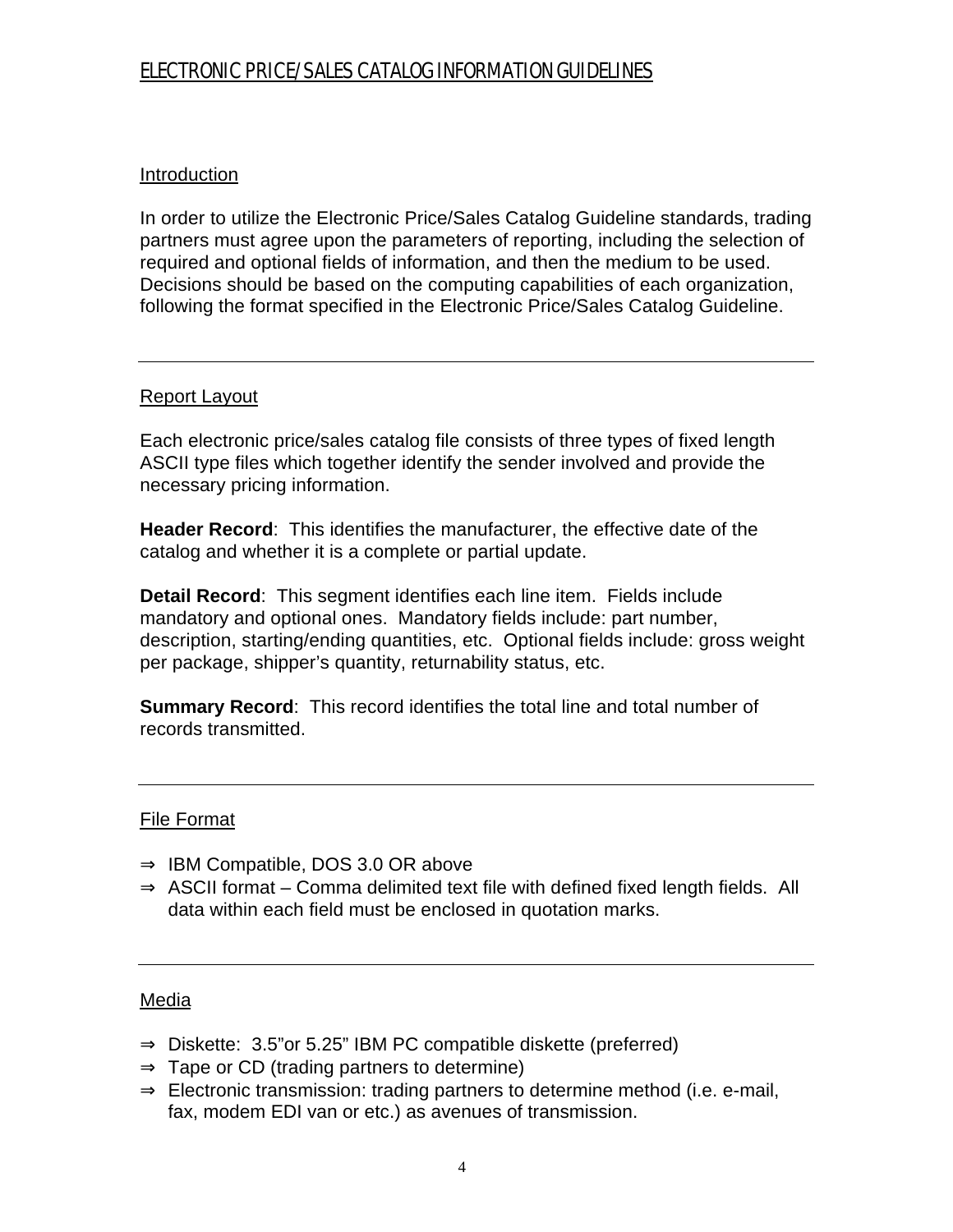Trading partners need to agree upon which fields will be included in their catalog. ANSI X.12 Transaction set 832 reference fields are included for the use of organizations that are making the transition to EDI.



| <b>FIELD</b>                                 | <b>TYPE</b><br>(Min/Max Length)   |        | <b>DESCRIPTION</b>                                             | <b>ANSI X.12 Transaction 832</b><br><b>Field/Segments - Equivalent</b><br><b>Elements</b><br>(Min./Max. Length) |        |
|----------------------------------------------|-----------------------------------|--------|----------------------------------------------------------------|-----------------------------------------------------------------------------------------------------------------|--------|
| <b>Header Record</b>                         |                                   |        |                                                                |                                                                                                                 |        |
| Record Type                                  | Alpha                             | (2/2)  | Identifies header record and<br>must contain the value of "HH" |                                                                                                                 |        |
| Manufacturer - Supplier Name/ID              | Alpha/Numeric                     | (1/35) | Name or ID of MFG - Supplier<br>supplying price information    | N <sub>102</sub>                                                                                                | (1/35) |
| <b>Effective Date</b>                        | Date: (YYMMDD)                    | (6/6)  | Catalog effective date of pricing                              | DTM <sub>02</sub>                                                                                               | (6/6)  |
| <b>Effective (Date) Century</b>              | Date/Year: (YY)                   | (2/2)  | Catalog year effective date                                    | DTM05                                                                                                           | (2/2)  |
| <b>Price Catalog Number</b>                  | Alpha/Numeric                     | (1/15) | Identifying number of catalog                                  | BCT <sub>02</sub>                                                                                               | (1/15) |
| <b>Price Catalog Version</b>                 | Alpha/Numeric                     | (1/15) | Identifying version number of<br>catalog                       | BCT03                                                                                                           | (1/15) |
| <b>Transmission Set</b><br>(Full or Partial) | ("00" Original or<br>"04" Change) | (2/2)  | Code identifying purpose of<br>transaction ("00" or "04")      | BCT <sub>10</sub>                                                                                               | (2/2)  |
| <b>Detail Record</b>                         |                                   |        |                                                                |                                                                                                                 |        |
| (Following occurs "N" times)                 |                                   |        |                                                                |                                                                                                                 |        |
| Record Type                                  | Alpha                             | (2/2)  | "LI" = Line Part Pricing<br>Information                        |                                                                                                                 |        |

NOTE: Use of the EDI elements included in this guideline alone will not constitute a complete 832 EDI transaction. For EDI use, please refer to the ANSI standard of EIDX "Implementation recommendation (832) Price Catalog Transaction" guideline.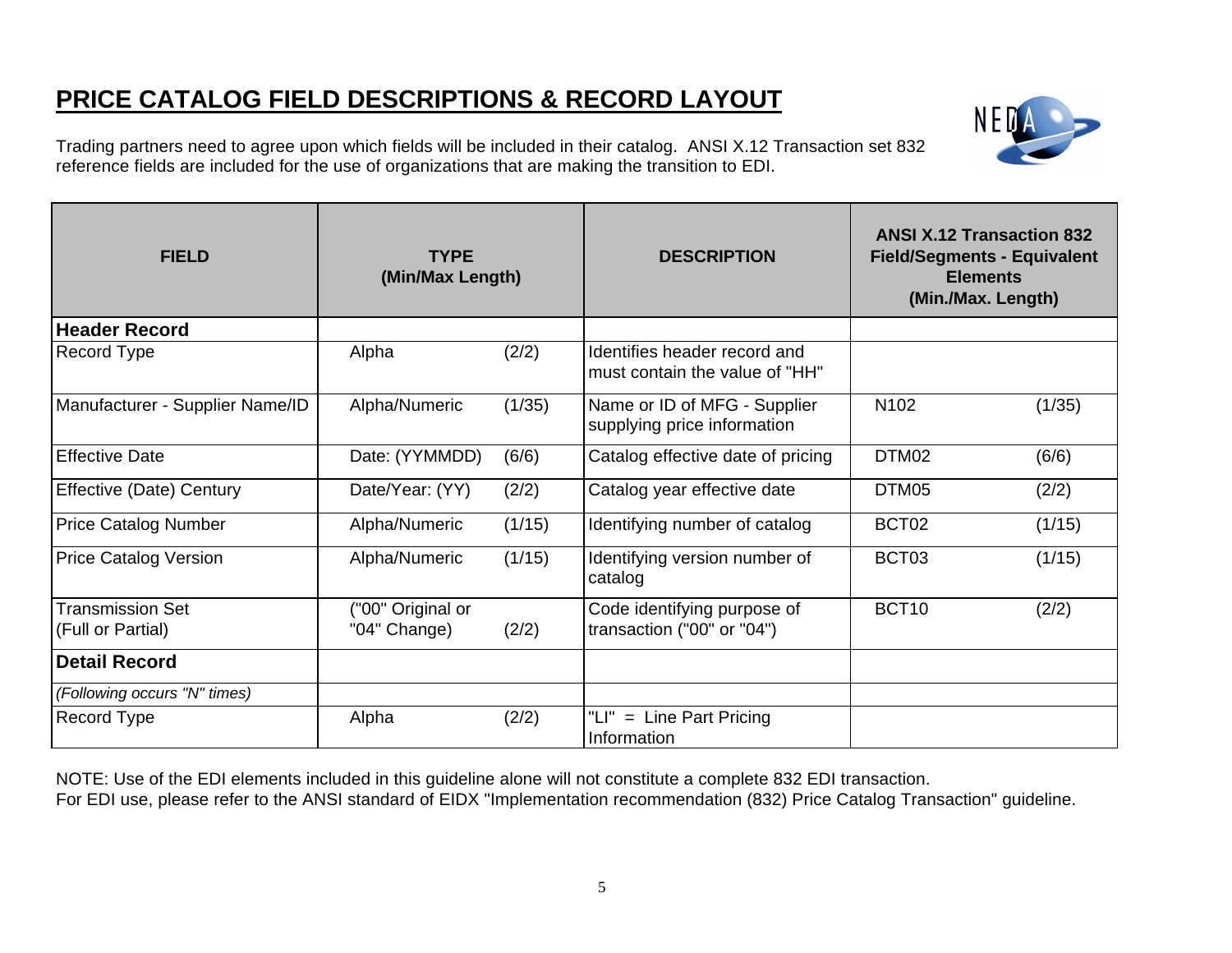Trading partners need to agree upon which fields will be included in their catalog. ANSI X.12 Transaction set 832 reference fields are included for the use of organizations that are making the transition to EDI.

| <b>FIELD</b>                                | <b>TYPE</b><br>(Min/Max Length) |        | <b>DESCRIPTION</b>                                                                                                   | <b>ANSI X.12 Transaction 832</b><br><b>Field/Segments - Equivalent</b><br><b>Elements</b><br>(Min./Max. Length) |        |
|---------------------------------------------|---------------------------------|--------|----------------------------------------------------------------------------------------------------------------------|-----------------------------------------------------------------------------------------------------------------|--------|
| <b>Part Number</b>                          | Alpha/Numeric                   | (1/40) | Manufacturer or Supplier part<br>number                                                                              | LIN <sub>03</sub>                                                                                               | (1/40) |
| <b>Minimum Order Quantity</b>               | <b>Numeric</b>                  | (1/15) | Minimum Order Qty. (Quantity<br>value - Not A Multiple)                                                              | CTB04                                                                                                           | (1/15) |
| <b>Incremental Order Quantity</b>           | Numeric                         | (1/15) | Incremental Order Qty. (Actual<br>Quantity - or a Discount Multiplier                                                | CTB04                                                                                                           | (1/15) |
| Description                                 | Free-form text                  | (1/80) | Manufacturer or Supplier part<br>description                                                                         | <b>PID05</b>                                                                                                    | (1/80) |
| Starting/Ending Qty Code (Cost)             | Alpha                           | (3/3)  | Unit price beginning/ending<br>quantity. Price thru quantity.<br>$ICL = Price$ thru<br>$P$ BQ = Price beginning qty. | CTP02                                                                                                           | (3/3)  |
| <b>Starting/Ending Qty Code</b><br>(Resale) | Alpha                           | (3/3)  | Unit price beginning/ending<br>quantity.<br>$ICL = Price$ thru<br>$P$ BQ = Price beginning qty.                      | CTP <sub>02</sub>                                                                                               | (3/3)  |
| Value Cost (UOM)                            | Alpha                           | (2/2)  | <b>Pricing Unit of Measure</b><br>Example: "EA"                                                                      | CTP09                                                                                                           | (2/2)  |
| <b>Quantity Break (UOM)</b>                 | Alpha                           | (2/2)  | Basic quantity unit of measure<br>Example: "EA"                                                                      | CTP <sub>05</sub>                                                                                               | (2/2)  |

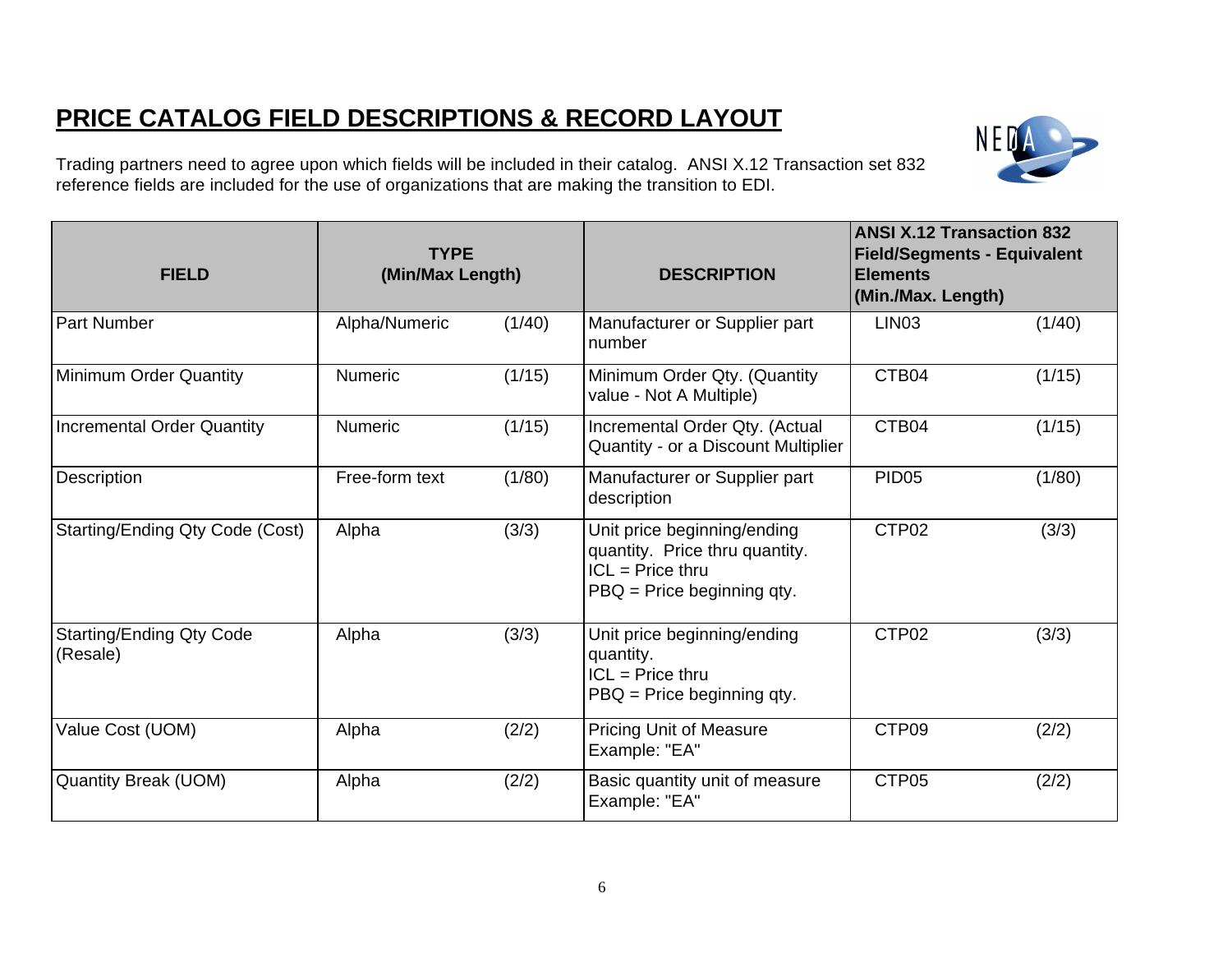NOTE: Use of the EDI elements included in this guideline alone will not constitute a complete 832 EDI transaction. For EDI use, please refer to the ANSI standard of EIDX "Implementation recommendation (832) Price Catalog Transaction" guideline.

### **PRICE CATALOG FIELD DESCRIPTIONS & RECORD LAYOUT**



Trading partners need to agree upon which fields will be included in their catalog. ANSI X.12 Transaction set 832 reference fields are included for the use of organizations that are making the transition to EDI.

| <b>FIELD</b>                    |                | <b>TYPE</b><br>(Min/Max Length) | <b>DESCRIPTION</b>                                                                                          | <b>ANSI X.12 Transaction 832</b><br><b>Field/Segments - Equivalent</b><br><b>Elements</b><br>(Min./Max. Length) |        |
|---------------------------------|----------------|---------------------------------|-------------------------------------------------------------------------------------------------------------|-----------------------------------------------------------------------------------------------------------------|--------|
| Following occurs up to 12 times |                |                                 |                                                                                                             |                                                                                                                 |        |
| <b>Cost Break</b>               | <b>Numeric</b> | (1/15)                          | <b>Quantity for Price Break</b>                                                                             | CTP04                                                                                                           | (1/15) |
| Cost Value                      | <b>Numeric</b> | (1/14)                          | Cost per unit of product                                                                                    | CTP03                                                                                                           | (1/14) |
| Resale Value (Unit Price)       | <b>Numeric</b> | (1/14)                          | <b>Resale or Suggested Resale</b><br>price per unit of product                                              | CTP03                                                                                                           | (1/14) |
| <b>End of Repeat</b>            |                |                                 |                                                                                                             |                                                                                                                 |        |
| Package Size                    | <b>Numeric</b> | (1/15)                          | Inner pack, container, example:<br>tubes, rails, trays, reels or bags.                                      | PO402                                                                                                           | (1/8)  |
| Lead Time                       | <b>Numeric</b> | (1/3)                           | Lead time value                                                                                             | LDT03                                                                                                           | (2/2)  |
| <b>Lead Time Code</b>           | Alpha          | (2/2)                           | <b>Optional Field Values:</b><br>"DA" = Calendar Days<br>"DW" = Work Days<br>$"MO" = Month$<br>"WK" = Weeks | LDT <sub>02</sub>                                                                                               | (1/15) |
| <b>Returnability Status</b>     | Flag           | (1/1)                           | <b>Optional Field</b><br>Value = $"Y"$ or $"N"$                                                             | PID <sub>05</sub>                                                                                               | (1/1)  |

NOTE: Use of the EDI elements included in this guideline alone will not constitute a complete 832 EDI transaction.

For EDI use, please refer to the ANSI standard of EIDX "Implementation recommendation (832) Price Catalog Transaction" guideline.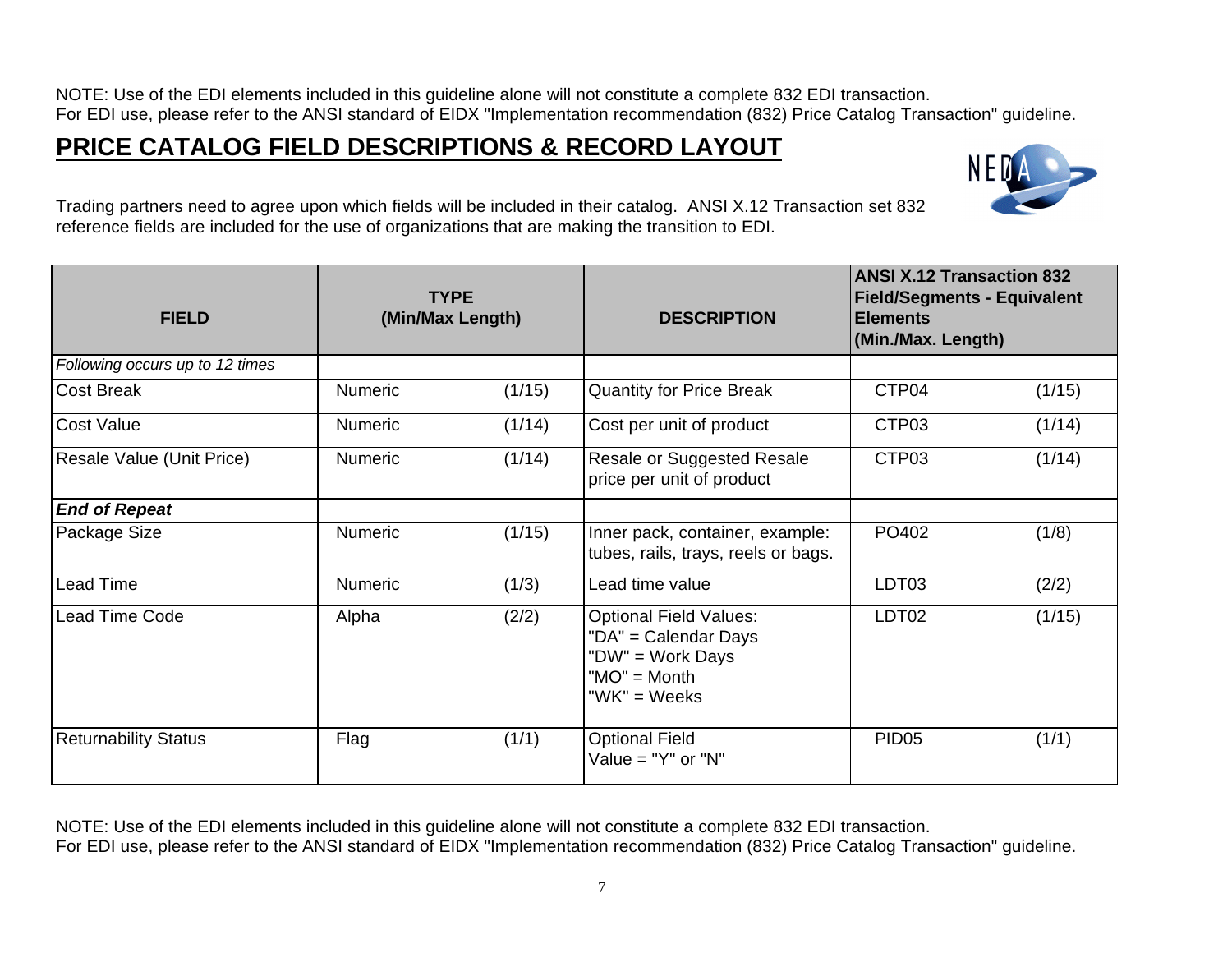

Trading partners need to agree upon which fields will be included in their catalog. ANSI X.12 Transaction set 832 reference fields are included for the use of organizations that are making the transition to EDI.

| <b>FIELD</b>                 | <b>TYPE</b><br>(Min/Max Length)    |       | <b>DESCRIPTION</b>                                                              | <b>ANSI X.12 Transaction 832</b><br><b>Field/Segments - Equivalent</b><br><b>Elements</b><br>(Min./Max. Length) |       |  |
|------------------------------|------------------------------------|-------|---------------------------------------------------------------------------------|-----------------------------------------------------------------------------------------------------------------|-------|--|
| <b>Returnability Date</b>    | Date: (YYMMDD)                     | (6/6) | <b>Optional Field</b><br><b>Sunset Date</b>                                     | DTM02                                                                                                           | (6/6) |  |
| <b>Returnability Century</b> | Date/Year: (YY)                    | (2/2) | <b>Optional Field</b>                                                           | DTM05                                                                                                           | (2/2) |  |
| <b>Shipper's Quantity</b>    | <b>Numeric</b>                     | (1/6) | Optional Field.<br>Number of inner packs per outer<br>pack - master carton qty. | PO401                                                                                                           | (1/6) |  |
| Price Change Indicator       | Flag                               | (1/1) | <b>Optional Field</b><br>Value = $"Y"$ or $"N"$                                 | <b>PID05</b>                                                                                                    | (1/1) |  |
| <b>Price Protection</b>      | Flag                               | (1/1) | <b>Optional Field</b><br>Value = $"Y"$ or $"N"$                                 | <b>PID05</b>                                                                                                    | (1/1) |  |
| Gross Wieght per Package     | <b>Numeric</b><br>w/ decimal point | (1/9) | <b>Optional Field</b>                                                           | PO406                                                                                                           | (1/9) |  |
| Package Width                | <b>Numeric</b><br>w/ decimal point | (1/8) | <b>Optional Field</b>                                                           | PO411                                                                                                           | (1/8) |  |

NOTE: Use of the EDI elements included in this guideline alone will not constitute a complete 832 EDI transaction.

For EDI use, please refer to the ANSI standard of EIDX "Implementation recommendation (832) Price Catalog Transaction" guideline.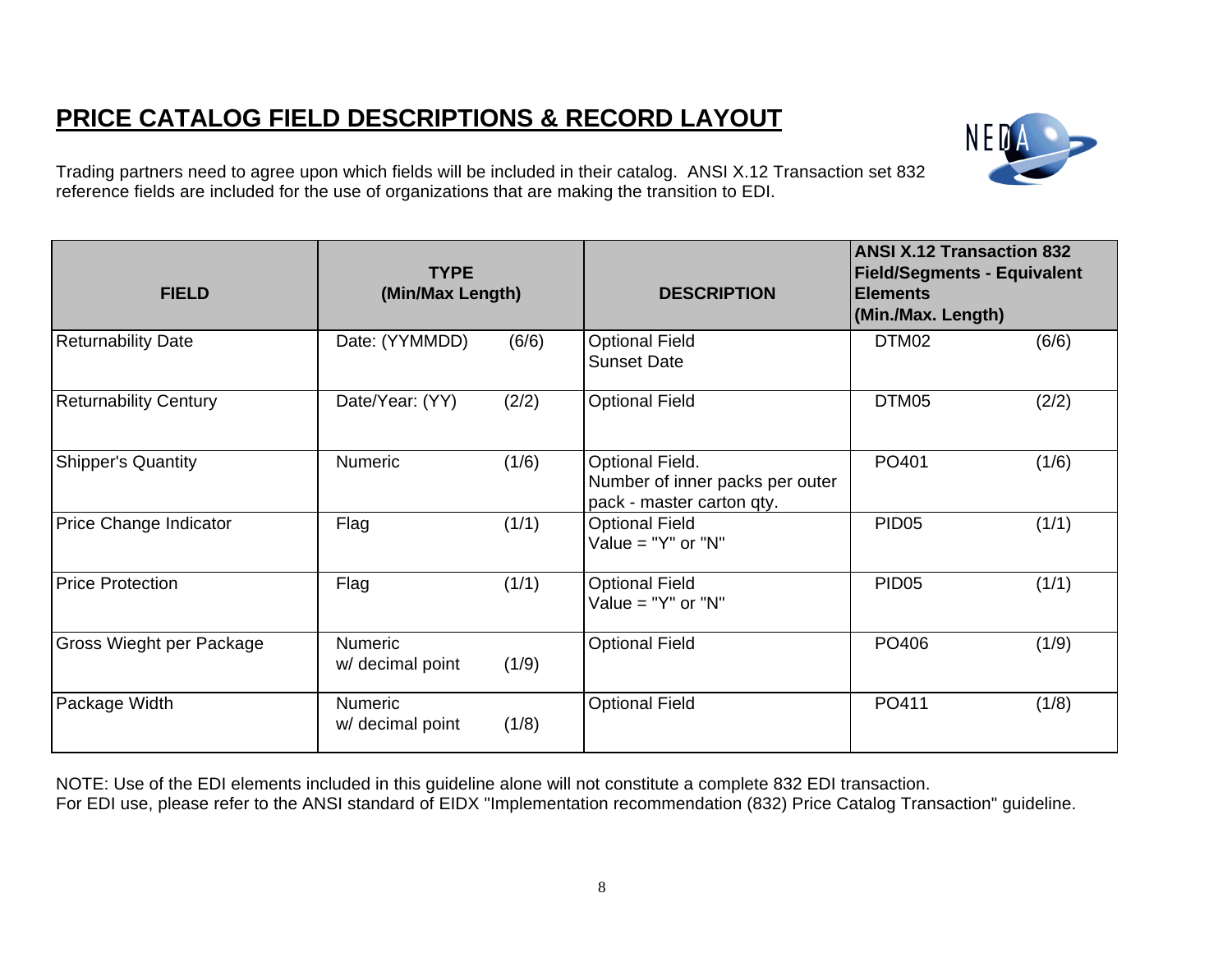

Trading partners need to agree upon which fields will be included in their catalog. ANSI X.12 Transaction set 832 reference fields are included for the use of organizations that are making the transition to EDI.

| <b>FIELD</b>                                 | <b>TYPE</b><br>(Min/Max Length)    |       | <b>DESCRIPTION</b>                                                               | <b>ANSI X.12 Transaction 832</b><br><b>Field/Segments - Equivalent</b><br><b>Elements</b><br>(Min./Max. Length) |       |
|----------------------------------------------|------------------------------------|-------|----------------------------------------------------------------------------------|-----------------------------------------------------------------------------------------------------------------|-------|
| Package Height                               | <b>Numeric</b><br>w/ decimal point | (1/8) | <b>Optional Field</b>                                                            | PO412                                                                                                           | (1/8) |
| <b>Material Safety Data Sheet</b><br>(MSDS)  | Flag                               | (1/1) | <b>Optional Field</b><br>Value = $"Y"$ or $"N"$                                  |                                                                                                                 | (1/1) |
| <b>MSDS Date</b>                             | Date: (YYMMDD)                     | (6/6) | <b>Optional Field</b>                                                            | DTM02                                                                                                           | (6/6) |
| Century                                      | Date/Year: (YY)                    | (2/2) | <b>Optional Field</b>                                                            | DTM05                                                                                                           | (2/2) |
| <b>Summary Record</b>                        |                                    |       |                                                                                  |                                                                                                                 |       |
| Record Type                                  | Alpha                              | (2/2) |                                                                                  |                                                                                                                 |       |
| Total Number of Line Items<br>(Parts)        | <b>Numeric</b>                     | (1/6) | Identifies the total lines & total<br>records. Must contain the value<br>of "SE" | CTT01                                                                                                           | (1/6) |
| <b>Total Number of Records</b><br>(Segments) | <b>Numeric</b>                     | (1/6) | Must contain the total line<br>records on tape/disk                              | <b>SE01</b>                                                                                                     | (1/6) |

NOTE: Use of the EDI elements included in this guideline alone will not constitute a complete 832 EDI transaction. For EDI use, please refer to the ANSI standard of EIDX "Implementation recommendation (832) Price Catalog Transaction" guideline.